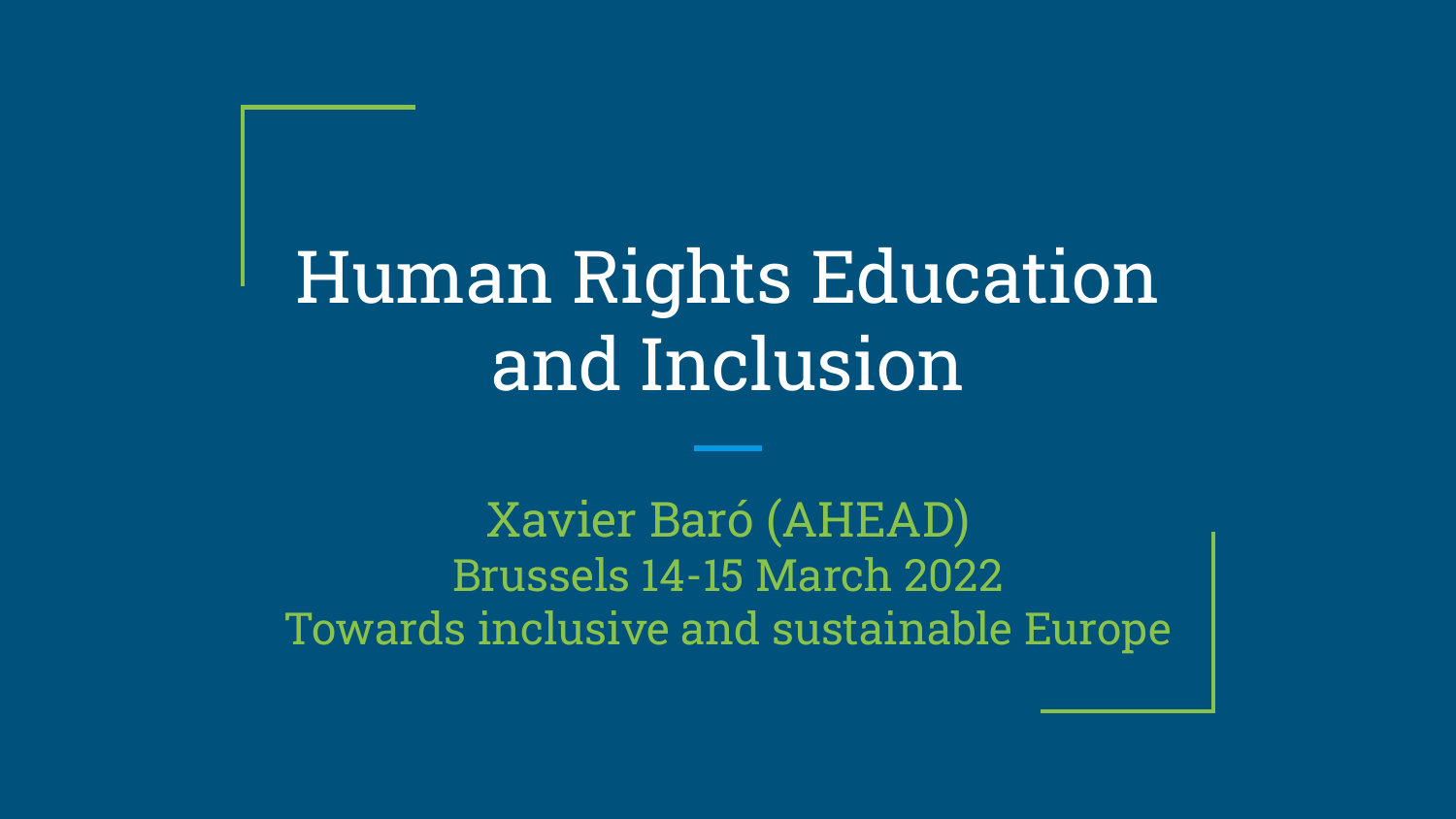# After WWII: Never Again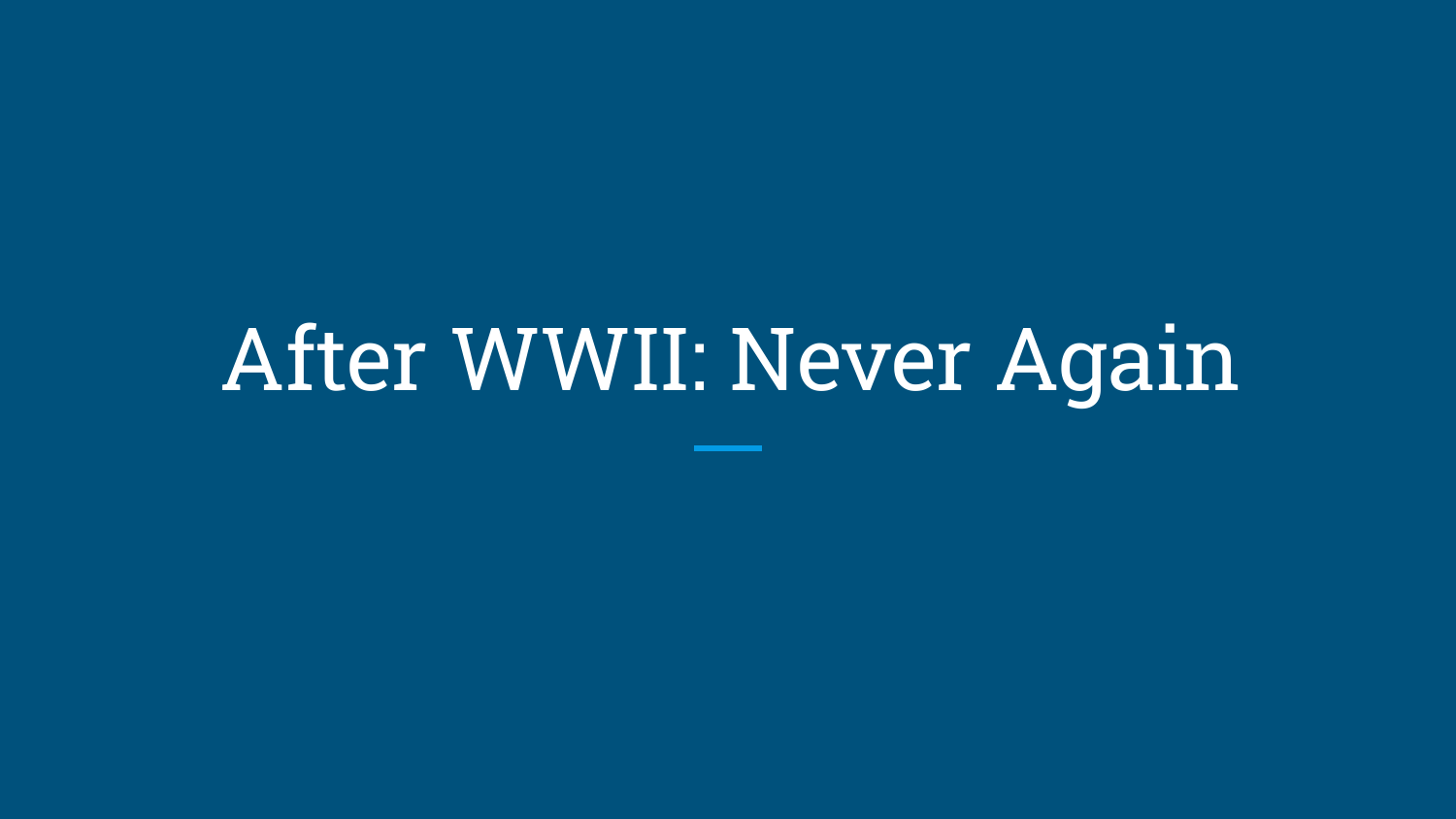#### UDHR about Human Rights Education

Every individual and every organ of society … shall strive by teaching and education to promote respect for these rights and freedoms.

Preamble UDHR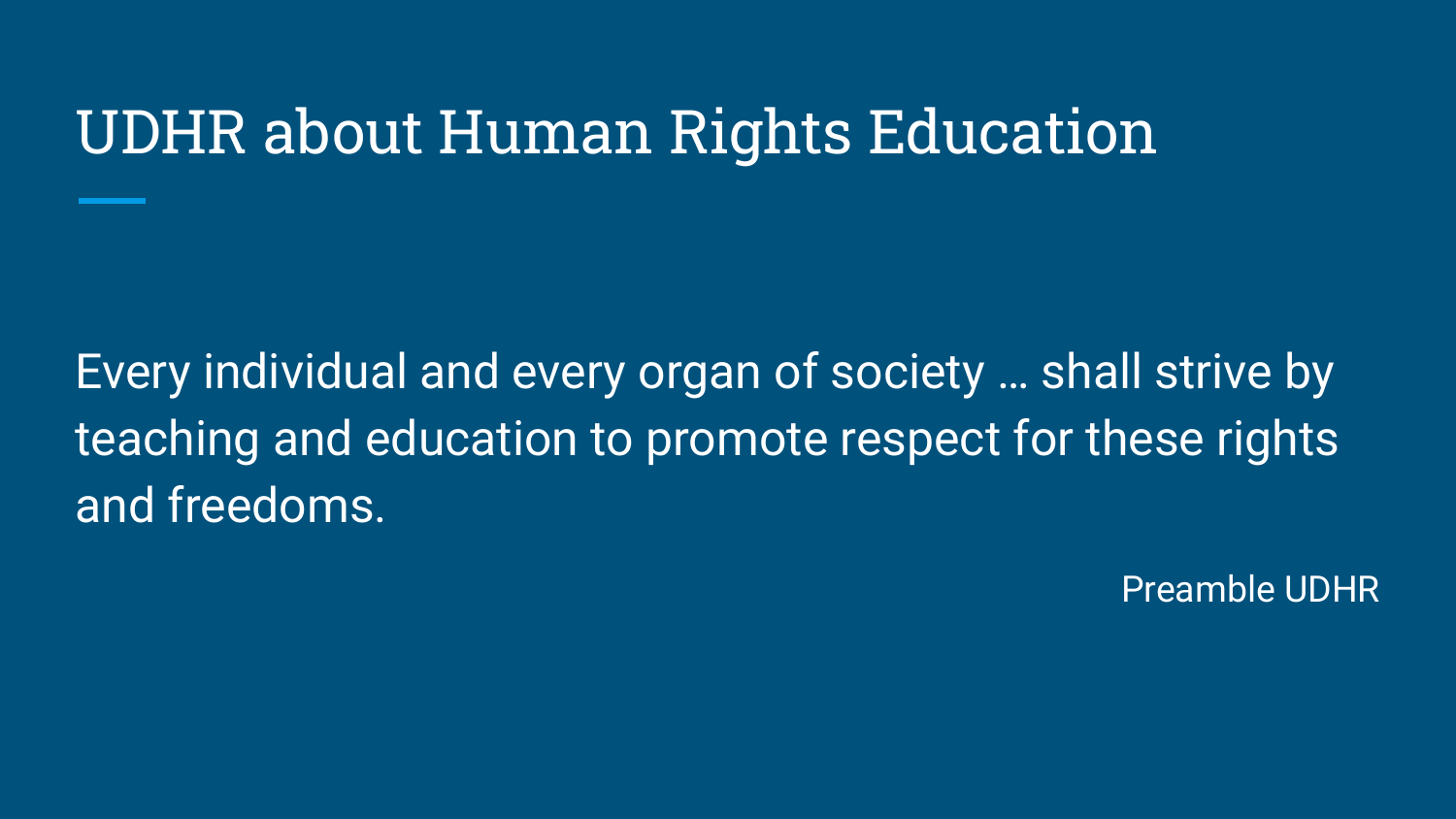#### Human Rights Education

Education is a right

Education is a Human Right

Human Rights education is a Human Right

Human Rights Education is education for the personal and community change.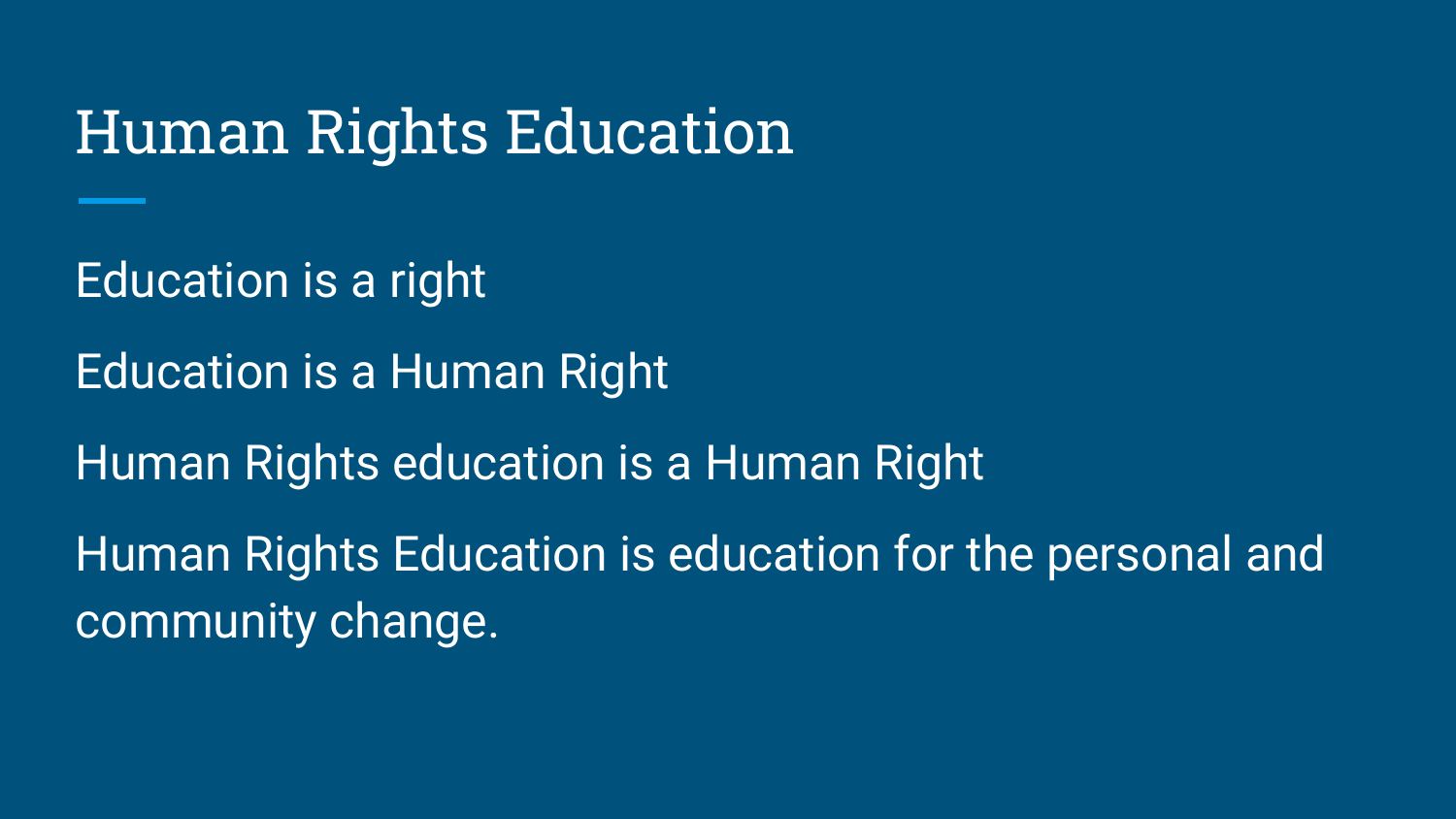#### Article 26 of the UDHR

Everyone has the right to education. Education shall be free, at least in the elementary and fundamental stages. Elementary education shall be compulsory. Technical and professional education shall be made generally available and higher education shall be equally accessible to all on the basis of merit.

Education shall be directed to the full development of the human personality and to the strengthening of respect for human rights and fundamental freedoms. It shall promote understanding, tolerance and friendship among all nations, racial or religious groups, and shall further the activities of the United Nations for the maintenance of peace.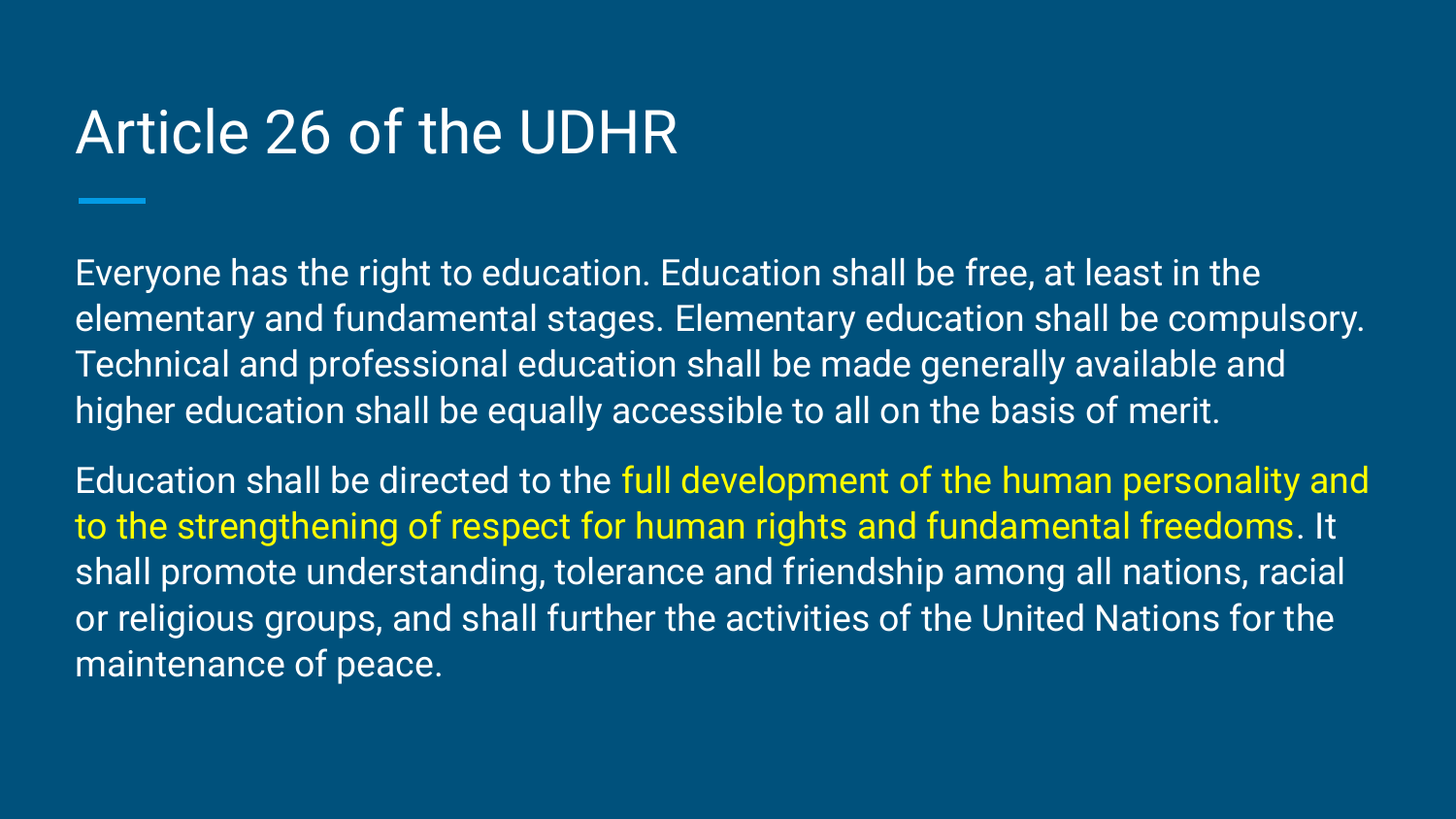

### Education of Human Rights

Human Rights **Education**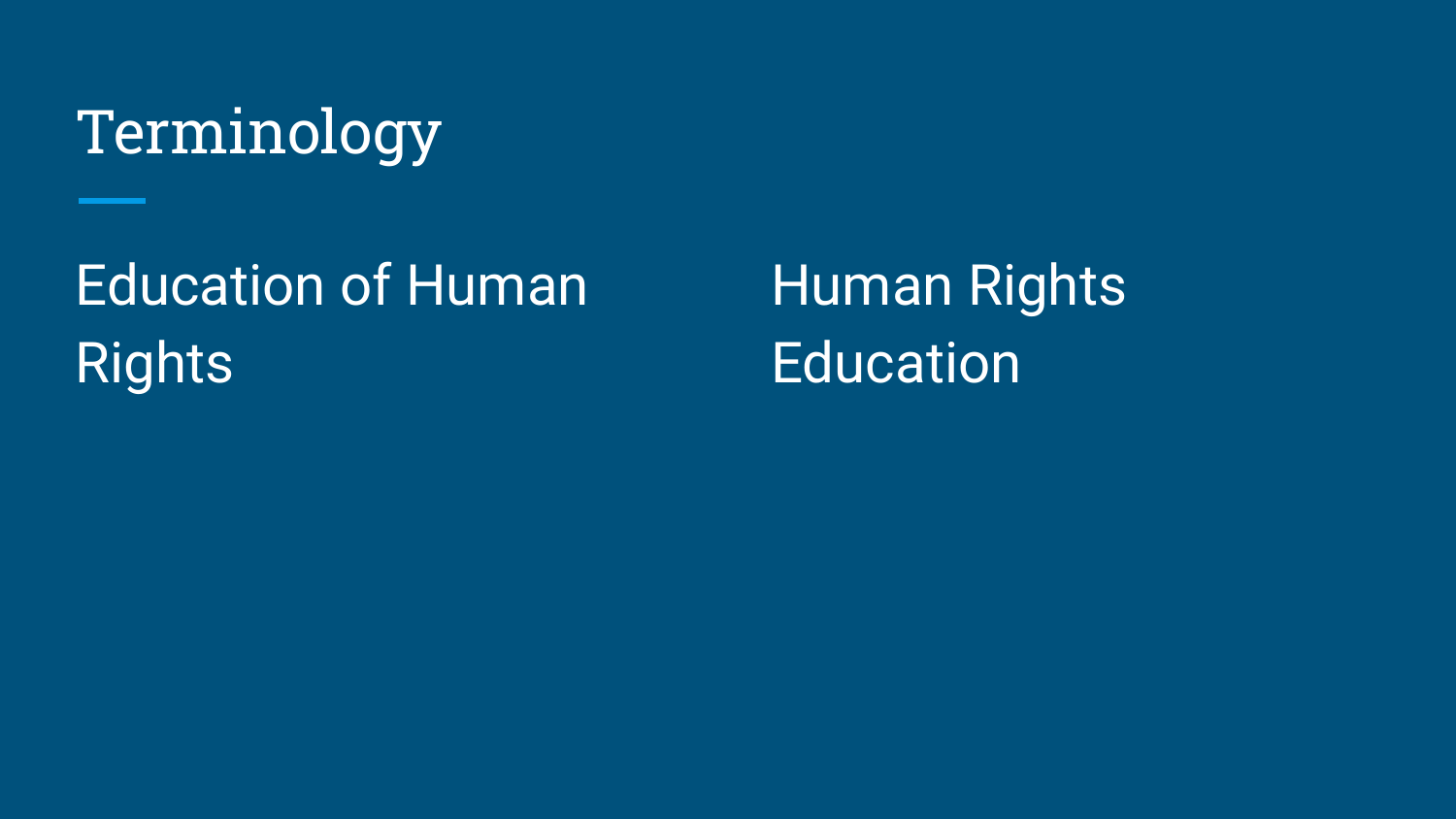#### Human Rights Education is a Human Right

Knowledge, skills and developing attitudes and behaviour to empower learners to contribute to the building and defence of a universal culture of human rights in society, with a view to the promotion and protection of human rights and fundamental freedoms.

Council of Europe Charter on EDC/HRE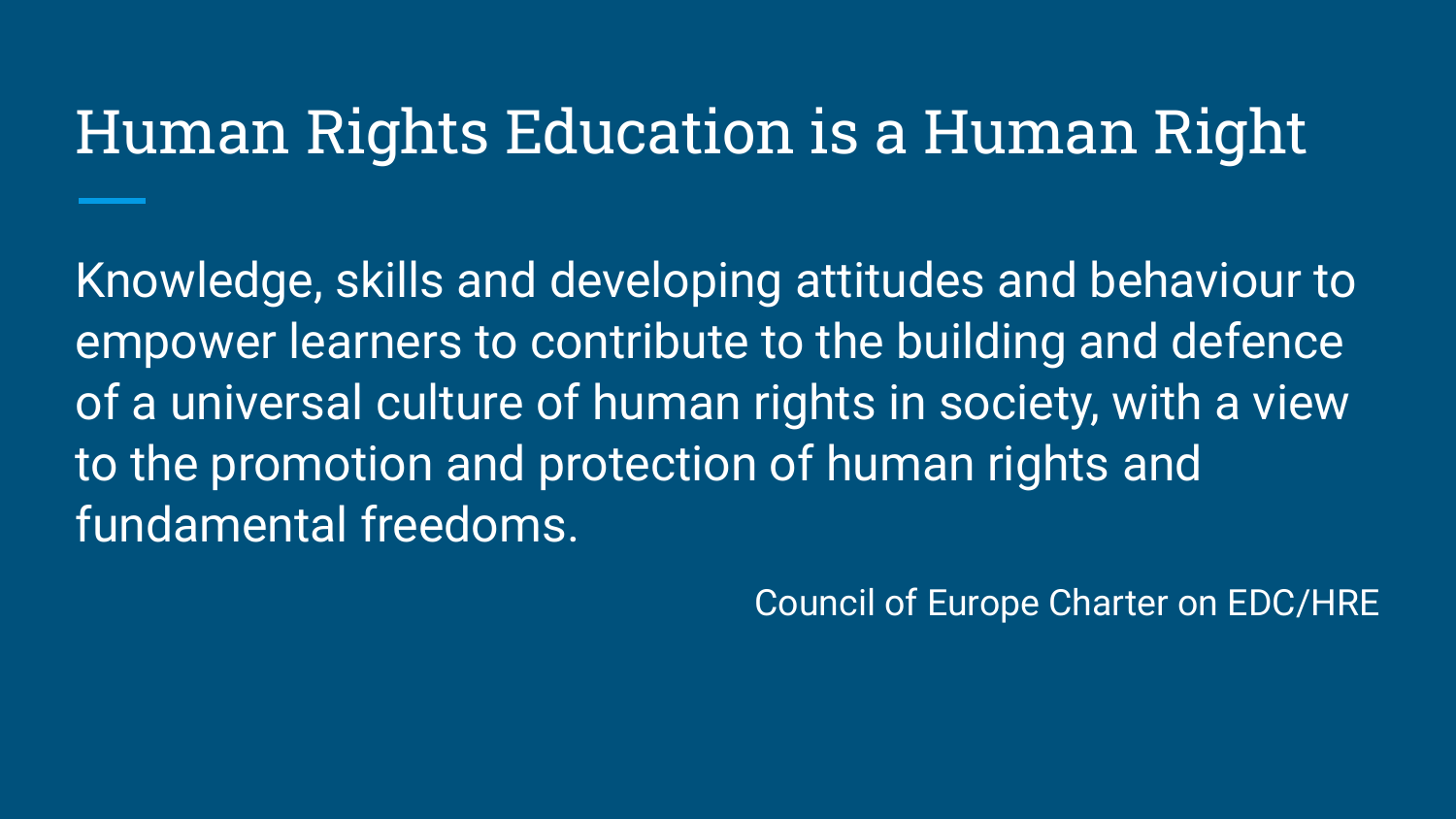#### Human Rights Education Objectives

Understand and comprehend Respect Defend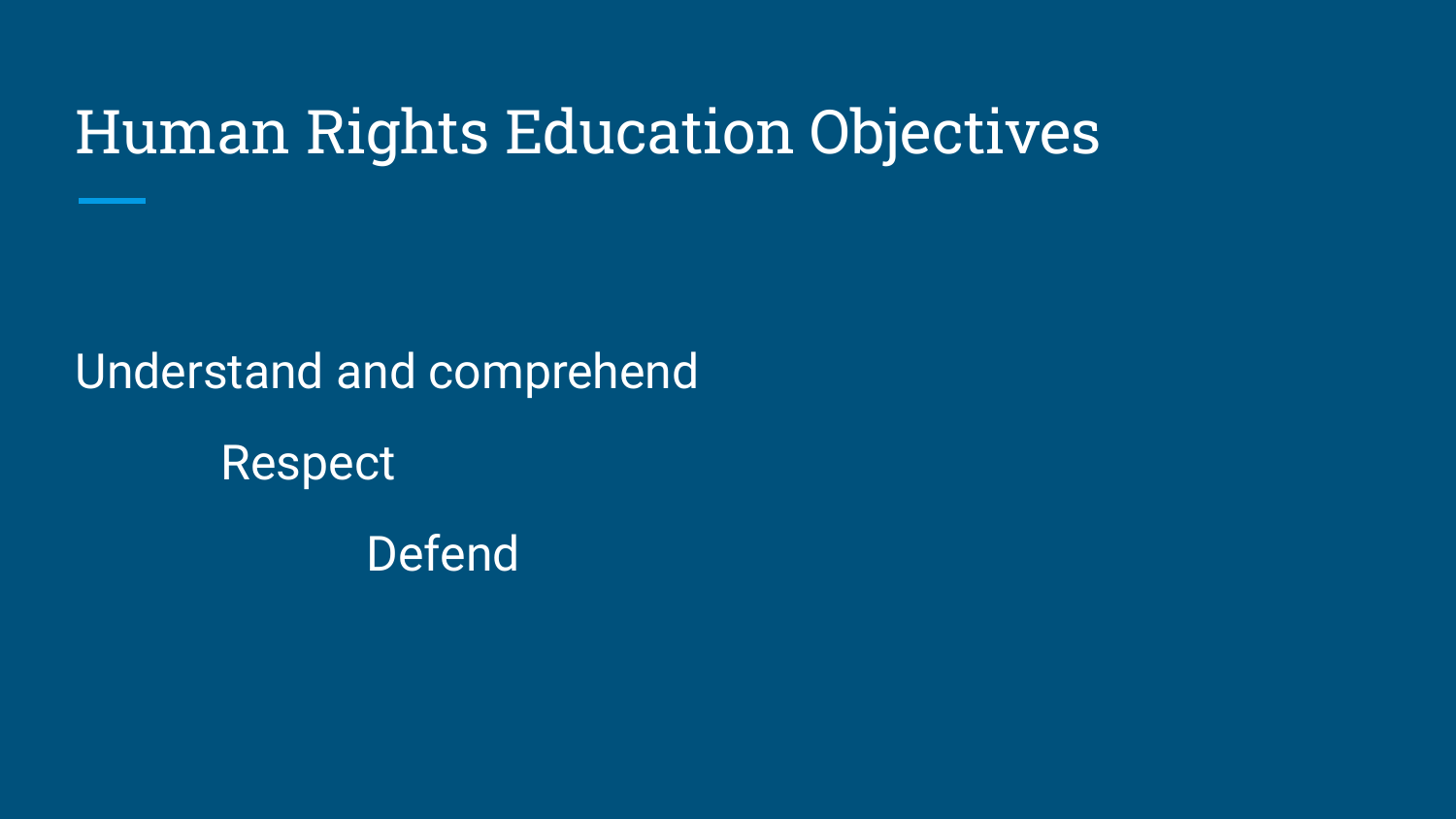#### Vulnerable or Vulnerabilised (Inclusion)

Protection (ensuring safety and security) Provision (health and educational systems) Participation (responsibility and decision-taking)

Path towards inclusion and active citizenship engagement: Human dignity, Intercultural dialogue and Social Rights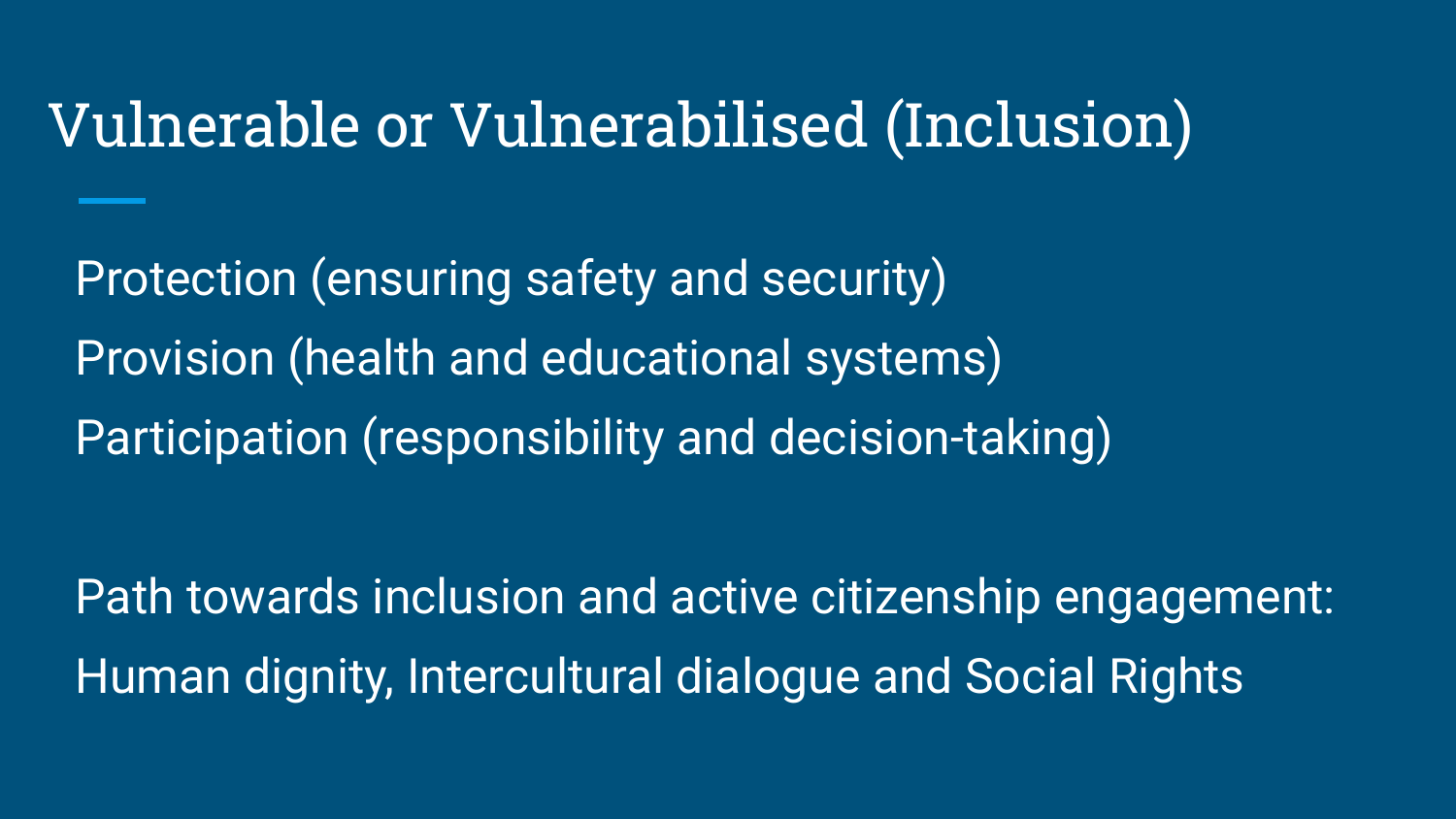#### Towards Inclusive Europe

Inclusion of vulnerabilised groups Multilateral effort Dialogical spaces

Human Rights Education working with the vulnerable groups and with the hosting communities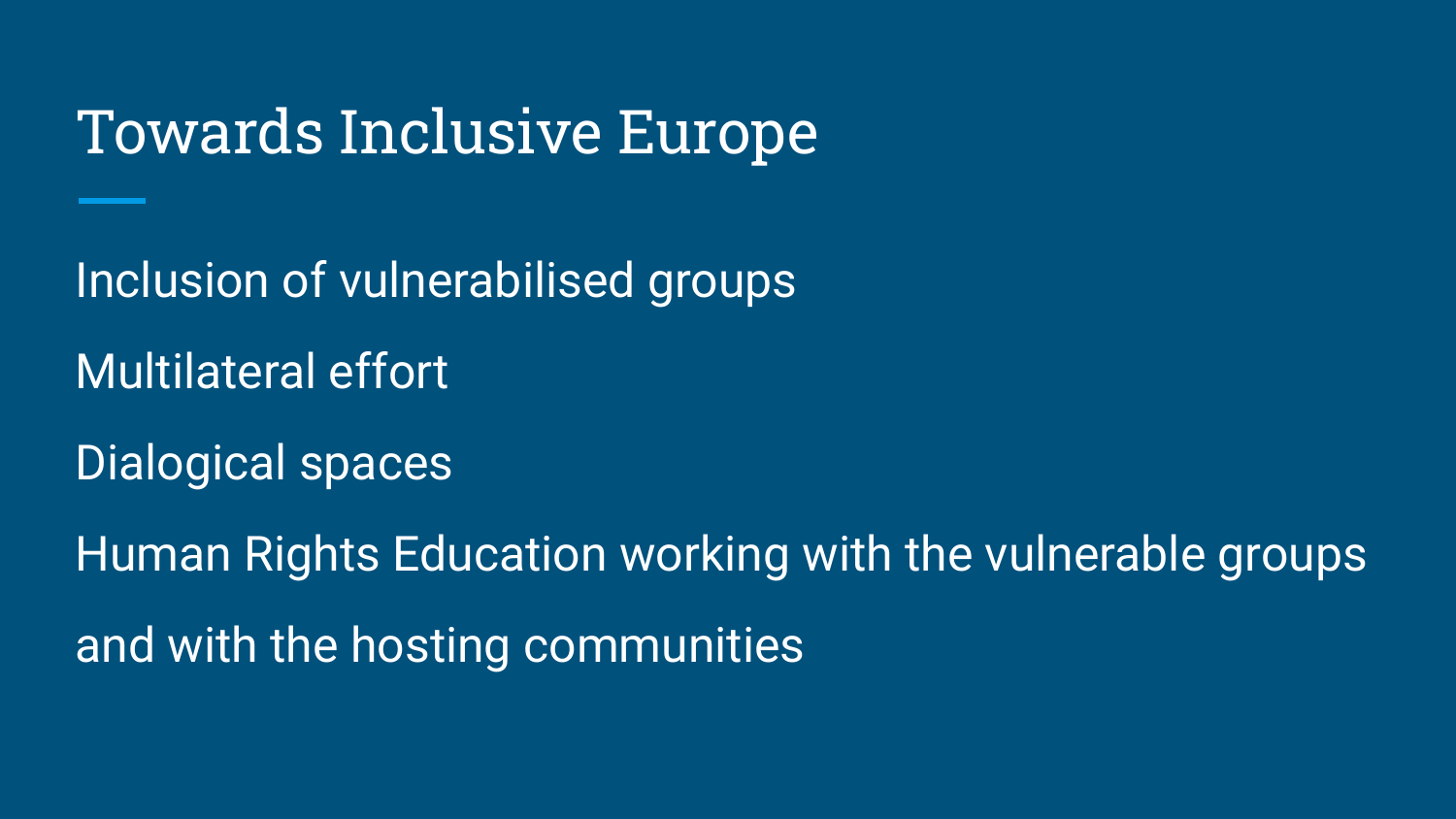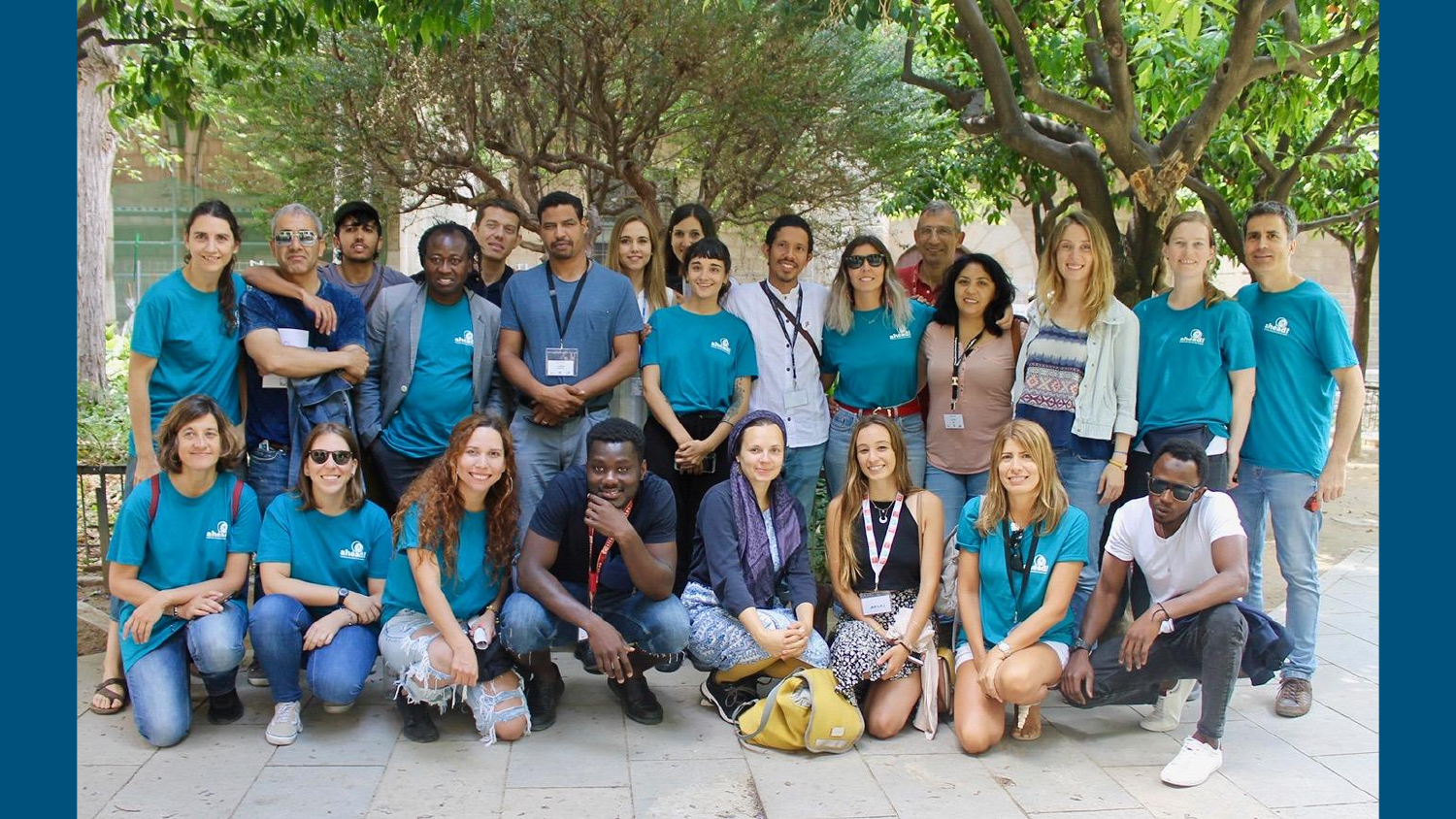# **CAPA** L'EUROPA<sup>2</sup> **INCLUSIVA**